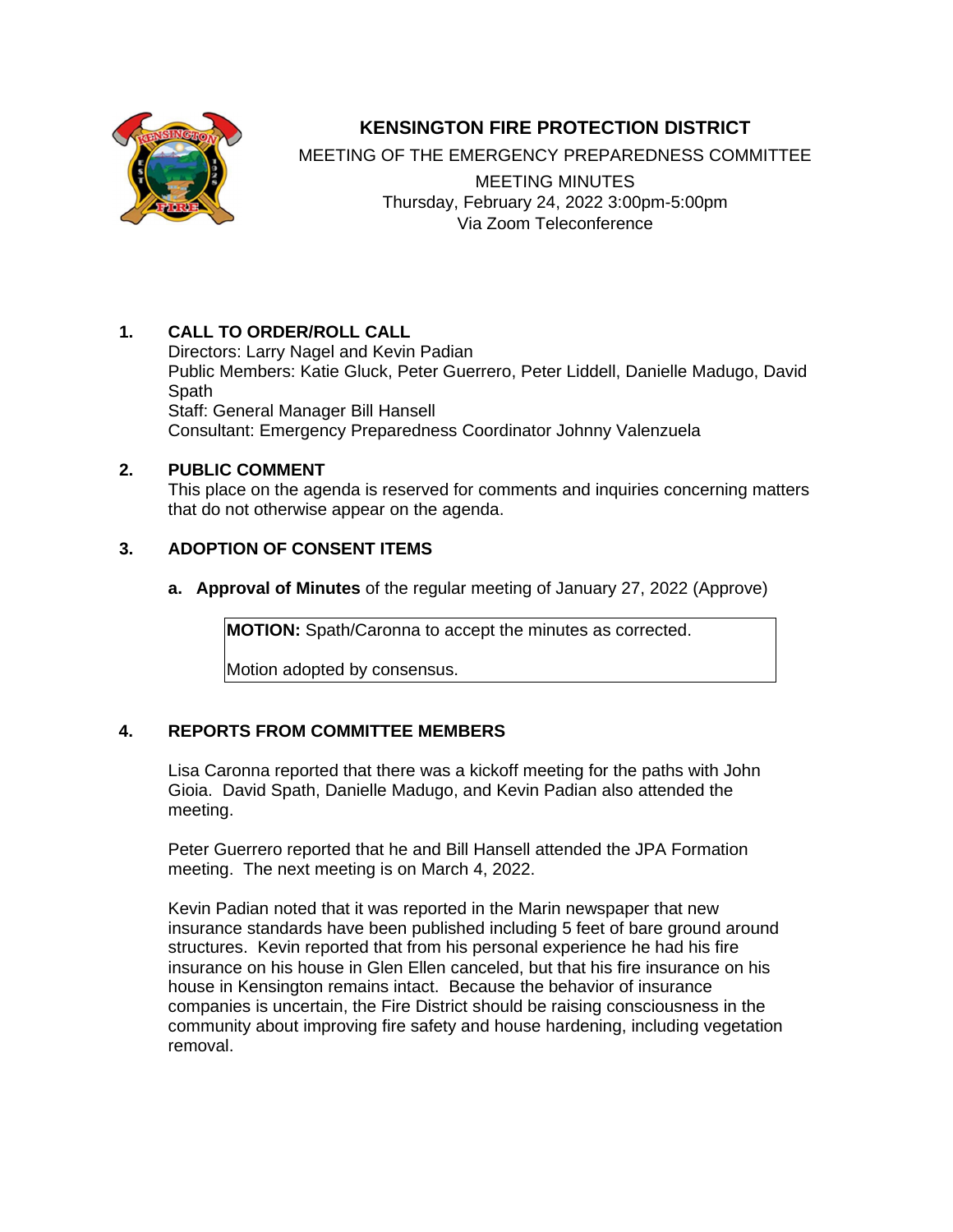### **5. OLD BUSINESS**

None

#### **6. NEW BUSINESS**

### **a. Initiative to organize Kensington communities**

Discussion about how to raise awareness about emergency preparation, evacuation (including drills), and caring for those who will need help; details of planned neighborhood meetings to be outlined and approved for further action.

Kevin started the discussion by reporting that Brad Harms is training a new recruit and that he will then be getting back into community organization sometime in March.

Johnny Valenzuela gave a presentation on the Block Parties that he will be organizing (slides are attached).

David Spath noted that there is a lot of material to cover and suggested that the content be pared down to essentials like Red Flag days, evacuation, and parking.

This led to a discussion on how to prioritize the topics to be covered and what information to pass out at the community events. Johnny has assembled a lot of publicity materials and items that can be distributed to residents to get out the "brand" of the Fire District and raise consciousness. Having the District website address and a QR code on items will make it easier for residents to access information, so that not all of it has to be passed out in solid form or discussed in these neighborhood meetings.

Peter Liddell noted that this information gets old and having it on the website is a big advantage because it can be updated.

Danielle asked if there will be any attempt to recruit block captains for areas that do not yet have block captains.

Larry Nagel stated that the Block Party presentation needs to leave time for questions. Also, the Block Party organization should take advantage of the present CERT organization.

Peter Guerrero agreed with the idea of exploiting the CERT organization. He also agreed that Block Parties can contain many different aspects like music, pancake breakfasts, and so forth.

**b. Next steps in researching Outdoor Emergency Public Address Systems** 

To be considered: (1) Deployment and utility of EPAs locally and regionally; (2) Questions that residents may have; (3) Technical questions for public officials; (4) Development of educational materials and a survey for residents to assess community support; (5) Potential vendors, costs, and funding subsidies (Potential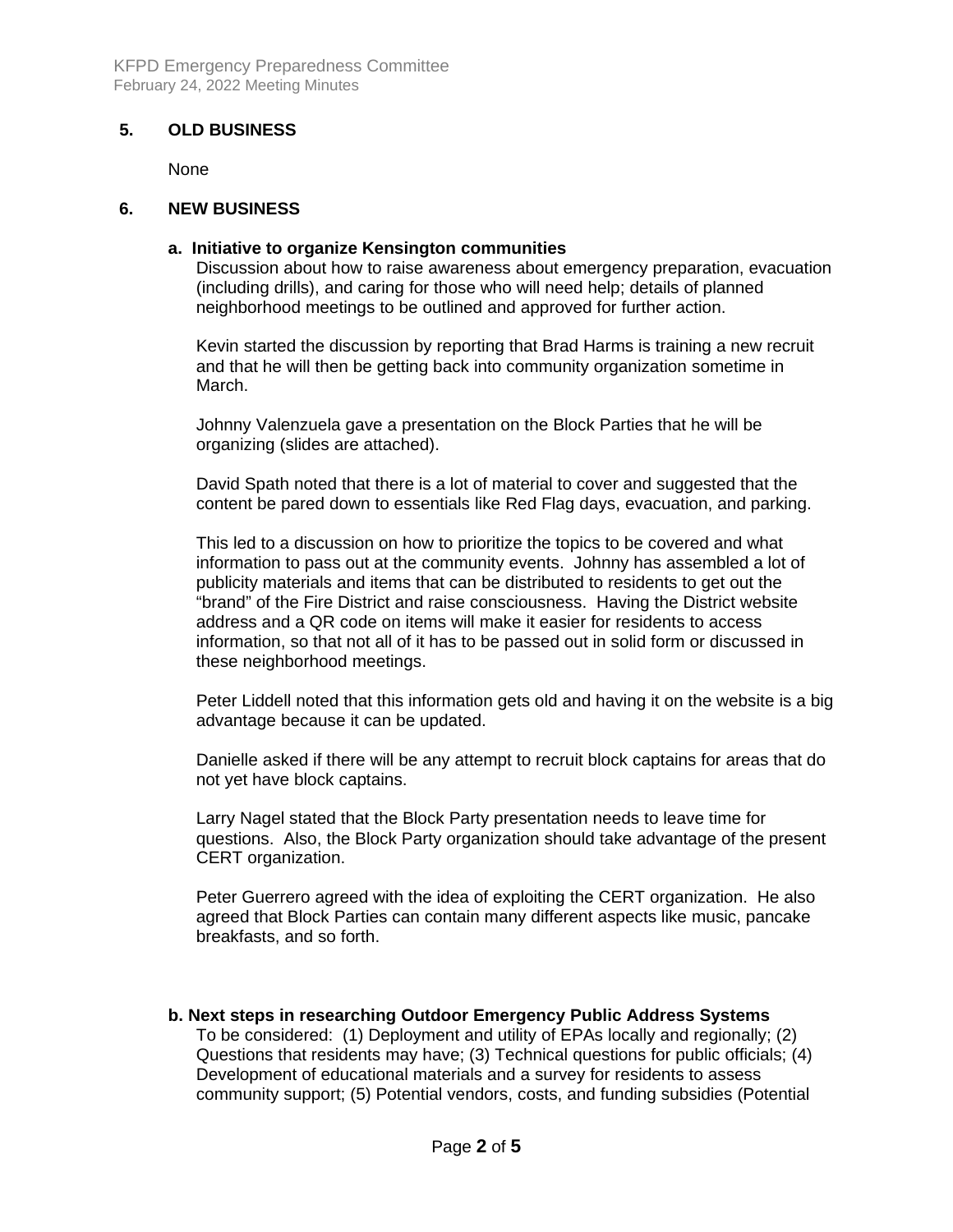#### Action)

Kevin noted that radios do not appear to be appropriate for emergency warning, as we discussed last time, based on advice from outside experts; so we need to pursue emergency public address (EPA) systems.

Katie noted that the systems at Laguna Beach worked very well in the most recent wildfire. Katie asked if we could have Joe Grupalo talk to us about how Zonehaven and EPA systems would integrated. Katie noted that EPA systems can be used for both fire and other emergencies.

Larry Nagel stated that he thought a subcommittee had been formed to study these issues. Kevin stated that the subcommittee consisted of Katie Gluck, David Spath, and himself, but that he felt it was necessary to review these issues with the entire Emergency Preparedness Committee. David and Kevin have discussed logistic questions that need to be answered, and Katie has been consulting public safety officials about their experience with EPAs.

Danielle Madugo noted that Joe Grupalo has an excellent handle on these issues since he is a former battalion chief and is now working for Zonehaven. She suggested a talk from Joe would help move this issue along.

Lisa Caronna suggested that we need to find some answers before we conduct a survey of residents.

Kevin noted that the draft survey he prepared was for discussion purposes with the committee so that it could be fine-tuned for distribution to the public. A good survey should provide background information so that residents are educated about the facts before they are simply asked to offer opinions. He distinguished between two types of questions about EPAs. One set comprises questions that members of the public are likely to have (functions, number, placement, costs, testing, etc.) and the other is more specialized, for EPC members and public safety officials (how will the devices be activated, controlled, monitored, etc.).

Paul Moss noted that no survey should go out until we have the answers to the second set of questions. Paul Moss suggested that we send these questions to Joe Grupalo and have a solid hour discussion with Joe.

Katie noted that she also thought that we should have Joe Grupalo answer our questions. Katie stressed that we need to get moving on EPA systems.

Kevin noted that the Fire Board has to approve installing EPA systems and they will not do that if the public isn't in favor of this. So it's important to inform the public about these systems and then ask for feedback before assessing whether to bring a proposal to the Board

Peter Guerrero noted that we have the obligation to get answers to the second set of questions before proceeding further.

Dave stated he has to agree with Peter Guerrero. He noted that we have to get the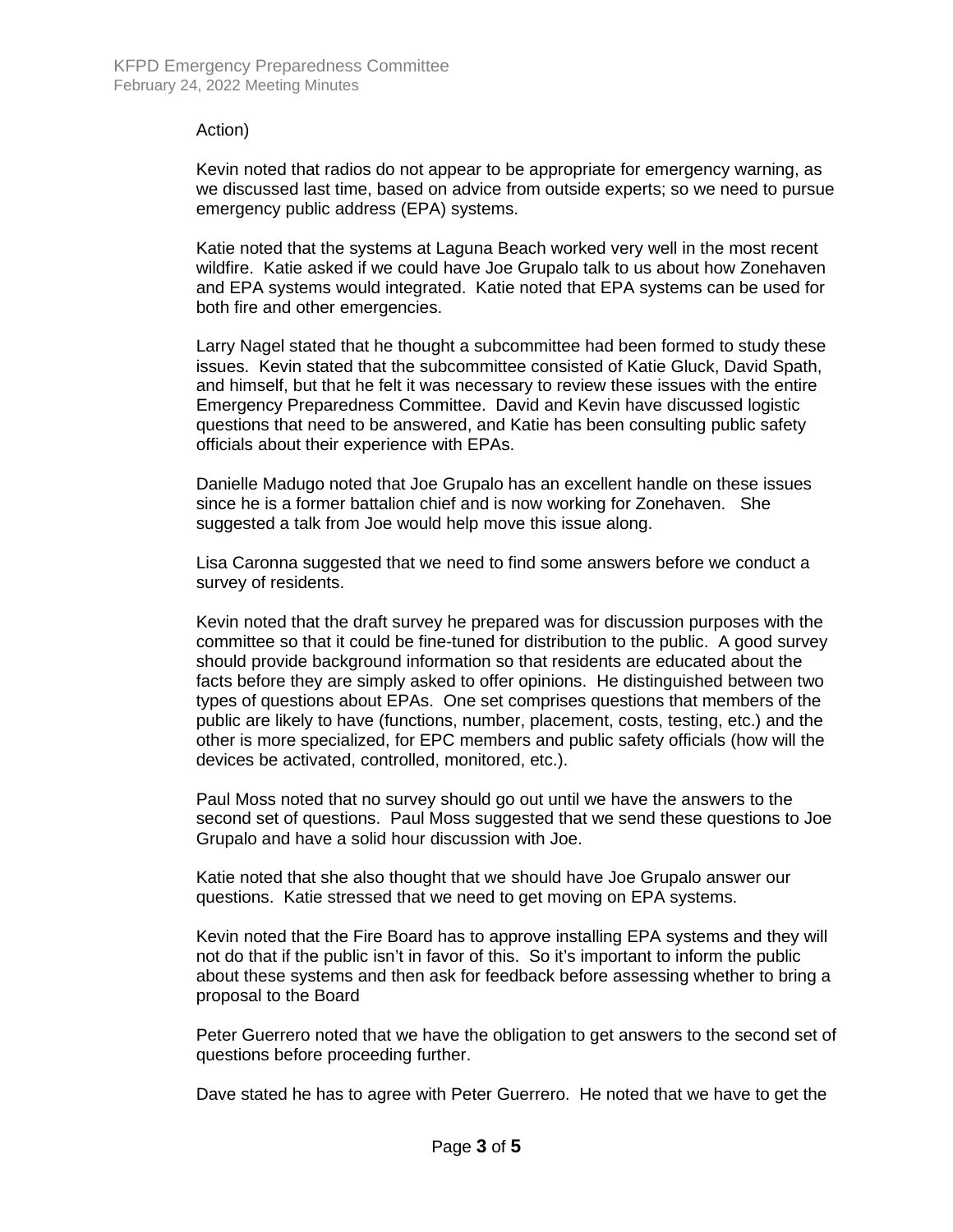answers to the questions and take it to the Board and they can determine whether to have a survey. Kevin noted that the function of the EPC is to do research on public safety issues that, once gathered and digested, can be brought to the Board. The EPC is delegated to do this work, and the GM is responsible for any RFPs, contracts, and legal arrangements that may be involved.

Bill Hansell noted that we need a vendor to make a specific proposal so that we can pursue funding options before taking this to the community. We discussed the fact that Berkeley was able to "piggyback" on Laguna Beach's offer to Genasys Systems, because LB had previously circulated an RFP involving several companies and Genasys was awarded the contract for reasons similar to what we might expect would work in Kensington (e.g., similar system to Berkeley, whose topography and problems are much like ours).

Lisa Caronna stated that we can't get moving on EPA systems without the approval and encouragement of the Board. The EPC can only make recommendations.

Bill noted that if we are to pursue a grant we need very thorough and very specific information on the system with engineering details, implementation plans, and cost estimates. We already have gathered much of this information, but estimates would have to be updated.

Paul proposed that we have someone like Joe Grupalo out to talk to us and answer our questions.

Kevin summarized that we will try to have Joe Grupalo speak at our next meeting or have a special meeting to address the questions we have been working on. Kevin will schedule a Special Meeting of the EPC for March 17, 2022 beginning at 1 PM to discuss this matter with Joe Grupalo.

### **c. Call for Special Meeting with the KFPD Board and the EPC**

To consider a formal request to the KFPD Board of Directors to schedule a Special Meeting of the KFPD Board and the EPC to review past accomplishments and consider EPC directions going forward (Potential Action)

This item was tabled

#### **7. EMERGENCY PREPAREDNESS COORDINATOR'S REPORT**

There was no further report

#### **8. CALL FOR FUTURE AGENDA ITEMS**

None